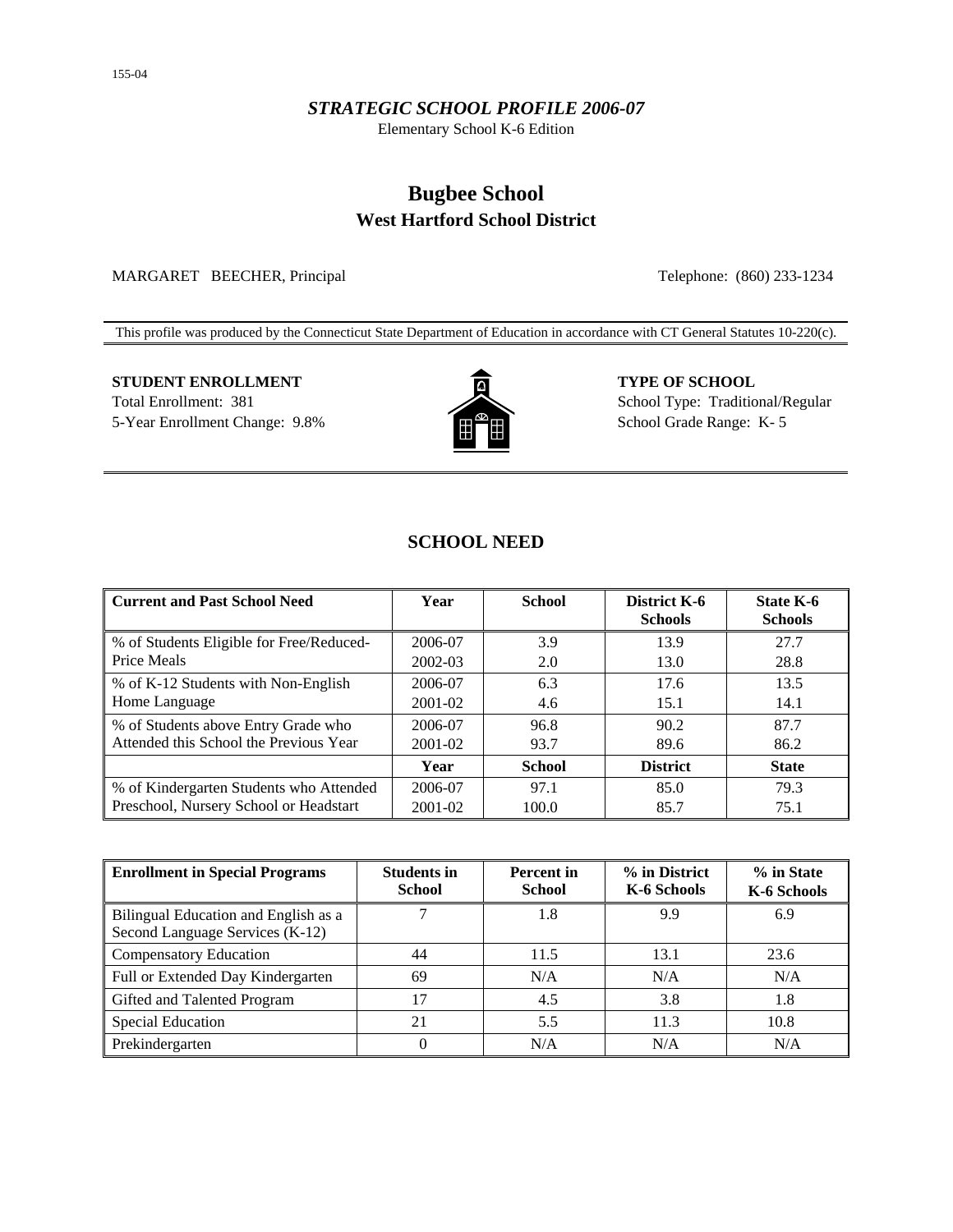| <b>Race/Ethnicity</b> | <b>Number</b> | Percent | <b>STUDENT RACE/ETHNICIT</b>           |
|-----------------------|---------------|---------|----------------------------------------|
| American Indian       |               | $0.8\,$ |                                        |
| Asian American        | 28            | 7.3     |                                        |
| <b>Black</b>          | 18            | 4.7     | <b>Total Minority 2006-07</b><br>17.6% |
| Hispanic              | 18            | 4.7     | <b>Total Minority 2001-02</b><br>11.2% |
| White                 | 314           | 82.4    |                                        |

## **Race/Ethnicity Number Percent STUDENT RACE/ETHNICITY**

| <b>Total Minority 2006-07</b> | 17.6% |
|-------------------------------|-------|
| <b>Total Minority 2001-02</b> | 11.2% |

#### **EFFORTS TO REDUCE RACIAL, ETHNIC, AND ECONOMIC ISOLATION**

Below is the description submitted by this school of how it provides educational opportunities for its students to interact with students and teachers from diverse racial, ethnic, and economic backgrounds.

Bugbee participates in Open Choice, a program that enrolls Hartford Public School students in surrounding suburban schools. These children and their families are welcomed to our school and become active, involved members of our community through the efforts of both staff and parents. The staff provides frequent updates regarding student progress and involves parents whenever possible. The Parent Teacher Organization matches all new families with a parent mentor who becomes their liaison to the school. These individuals remind the Choice families of all coming events and communicate with them throughout the school year. The school also works closely with the Open Choice Program facilitators in regards to both placement and progress of the children. Through the International Strand of our social studies curriculum, students study other cultures and learn the differences in their traditions and values. Nonfiction reading materials, the internet and instrumental music programs provide the forum for children to sing, dance and play music that reflects a wide variety of cultures. As a result of these collective experiences, different cultures find their voice in our classrooms. The outreach of the entire Bugbee community reflects its kindness, caring and understanding of the needs that exist within our city and those that surround the school. School supplies, books, coats, and other clothing as well as food baskets and toys during the holidays are donated and distributed throughout the year to urban schools, needy families and the Connecticut Children's Medical Center.

## **SCHOOL RESOURCES**

| Time*<br><b>Instructional T</b>     | School | District K-6 | State K-6 |
|-------------------------------------|--------|--------------|-----------|
| Total Hours of Instruction Per Year | 988    | 988          | 985       |

\*State law requires at least 900 hours for grades 1 through 12 and full-day kindergarten, and 450 hours for half-day kindergarten.

#### $TECHNOLOGY$

| % of Classrooms, Libraries, and<br><b>Laboratories Wired for:</b> | School | District K-6 | State K-6 |
|-------------------------------------------------------------------|--------|--------------|-----------|
| Video                                                             | 100.0  | 98.5         | 64.6      |
| Voice                                                             | 100.0  | 100.0        | 74.8      |
| Internet Access                                                   | 100.0  | 100.0        | 97.3      |
| Multi-Room Network (LAN)                                          | 100.0  | 100.0        | 81.3      |

| <b>Computers</b>                                | <b>School</b> | Dist K-6 | State K-6 |
|-------------------------------------------------|---------------|----------|-----------|
| # of Students Per Academic Computer             | 4.3           | 4.0      | 3.6       |
| % of Computers that are High or Moderate Power  | 100.0         | 97.1     | 89.5      |
| % of Computers with Internet Access, All Speeds | 100.0         | 97.0     | 97.3      |
| % of Computers with High Speed Internet Access  | 100.0         | 97.0     | 96.1      |
| % of Internet Computers with Filtering Software | 100.0         | 98.5     | 98.6      |

his school oes not have functional satellite link.

155-04 Page 2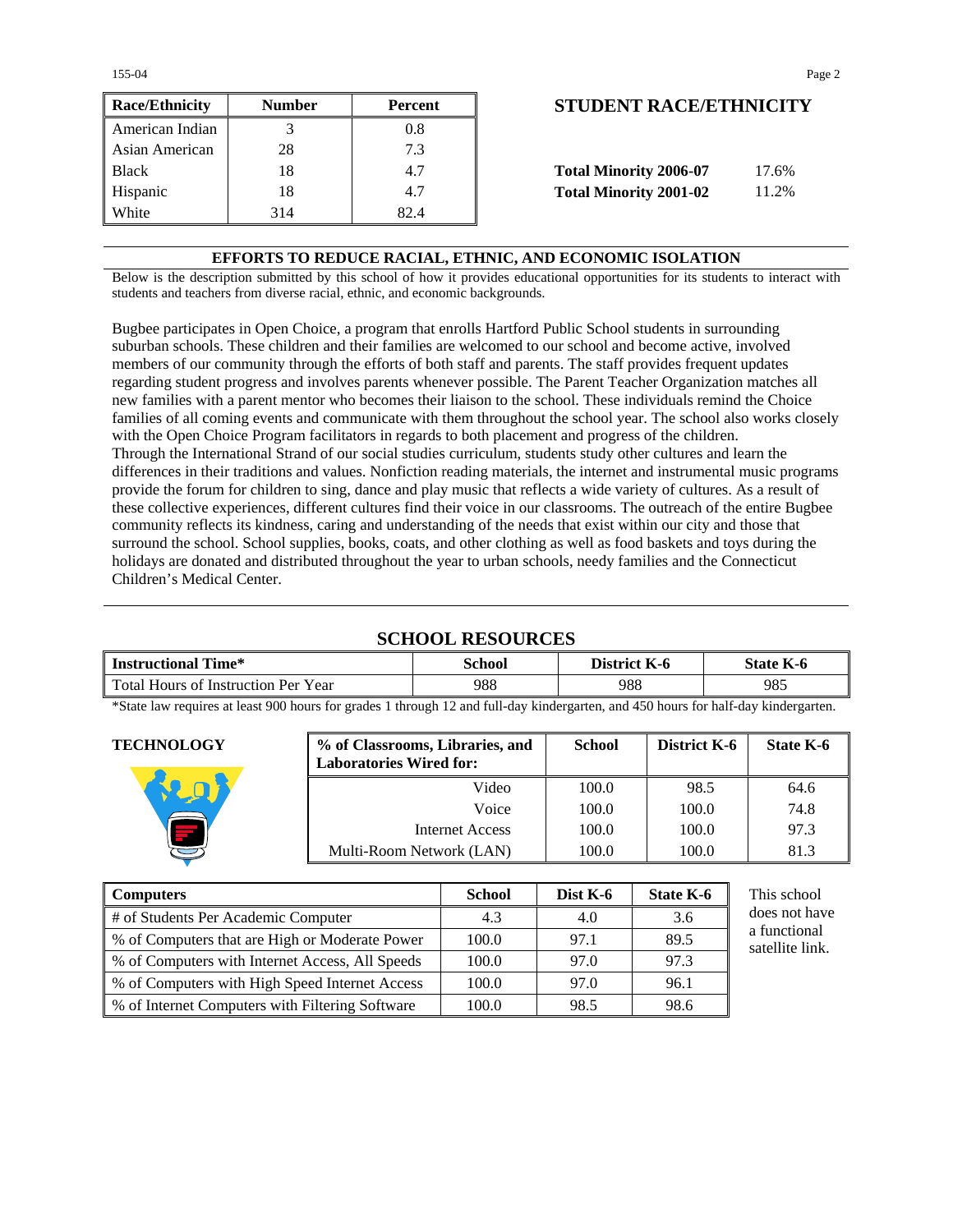## **SCHOOL RESOURCES, continued**

#### **LIBRARY MATERIALS**

Free on-line access to periodicals, newspapers, and other resources is available to all Connecticut schools through the Connecticut Digital Library.

| <b>Print and Non-Print Materials</b>                    | <b>School</b> | Dist K-6 | State K-6 |
|---------------------------------------------------------|---------------|----------|-----------|
| # of Print Volumes Per Student*                         | 34.0          | 32.8     | 28.0      |
| % of Print Volumes Purchased in<br>the Last Three Years | 12.3          | 12.2     | 12.2.     |
| # of Print Periodical Subscriptions                     | 17            | 20.0     | 15.1      |
| # of Non-Print Materials                                | 186           | 275.9    | 406.8     |

\*Because a certain number of volumes are needed for a library of adequate breadth and depth, a small school may need a higher number of volumes per student.

#### **STAFFING RESOURCES**

|       |                           |               |                 |              | 1 <u>cach</u> olo                |     | -             |
|-------|---------------------------|---------------|-----------------|--------------|----------------------------------|-----|---------------|
|       | <b>Average Class Size</b> | <b>School</b> | <b>District</b> | <b>State</b> | Administrators                   | 1.0 | 1.0           |
| Gr. K | 2006-07                   | 23.0          | 19.6            | 18.2         | Department Chairs                | 0.0 | 0.0           |
|       | 2001-02                   | 20.3          | 20.3            | 18.3         | Library/Media Staff              | 1.0 | 1.0           |
| Gr. 2 | 2006-07                   | 20.0          | 20.2            | 19.5         | Counselors, Social Workers,      | 0.4 | 0.4           |
|       | 2001-02                   | 17.0          | 19.6            | 19.6         | and School Psychologists         |     |               |
| Gr. 5 | 2006-07                   | 24.3          | 22.1            | 21.2         | <b>Other Professionals</b>       | 1.3 | 1.3           |
|       | 2001-02                   | 24.0          | 21.4            | 21.5         | # of Non-Certified Instructional | 4.0 | $2.5^{\circ}$ |

| G KESOUKUES |               |                 |              | <b>School Staff Count</b><br><b>Full-Time Equivalent</b> | 2006-07 | 2005-06 |
|-------------|---------------|-----------------|--------------|----------------------------------------------------------|---------|---------|
|             |               |                 |              | # of Certified Staff                                     |         |         |
|             |               |                 |              | Teachers                                                 | 24.5    | 24.2    |
| 'lass Size  | <b>School</b> | <b>District</b> | <b>State</b> | Administrators                                           | 1.0     | 1.0     |
| 2006-07     | 23.0          | 19.6            | 18.2         | Department Chairs                                        | 0.0     | 0.0     |
| 2001-02     | 20.3          | 20.3            | 18.3         | Library/Media Staff                                      | 1.0     | 1.0     |
| 2006-07     | 20.0          | 20.2            | 19.5         | Counselors, Social Workers,                              | 0.4     | 0.4     |
| 2001-02     | 17.0          | 19.6            | 19.6         | and School Psychologists                                 |         |         |
| 2006-07     | 24.3          | 22.1            | 21.2         | <b>Other Professionals</b>                               | 1.3     | 1.3     |
| 2001-02     | 24.0          | 21.4            | 21.5         | # of Non-Certified Instructional                         | 4.0     | 2.5     |

| Professional Staff Race/Ethnicity                              | 2006-07       | 2005-06             | 2001-02   |
|----------------------------------------------------------------|---------------|---------------------|-----------|
| % Minority                                                     | 0.0           | 3.2                 | 0.0       |
| Professional Staff Experience and Training                     | <b>School</b> | <b>District K-6</b> | State K-6 |
| Average Years of Experience in Connecticut and Other Locations | 13.8          | 12.2                | 14.0      |
| ■ % with Master's Degree or Above                              | 78.1          | 80.6                | 81.0      |

## **SCHOOL PROCESSES**

| <b>Selected Subject Areas, Grade 5</b> | <b>Estimated Hours of Instruction Per Year</b> |                 |              | Computer/                             |
|----------------------------------------|------------------------------------------------|-----------------|--------------|---------------------------------------|
|                                        | <b>School</b>                                  | <b>District</b> | <b>State</b> | <b>Technology</b><br><b>Supported</b> |
| Art                                    | 36                                             | 36              | 31           | No                                    |
| <b>Computer Education</b>              | $\Omega$                                       | $\overline{2}$  | 17           | N/A                                   |
| English Language Arts*                 | 427                                            | 421             | 427          | N <sub>0</sub>                        |
| Family and Consumer Science            | $\theta$                                       | $\overline{0}$  |              | N/A                                   |
| Health                                 | 28                                             | 28              | 23           | No                                    |
| Library Media Skills*                  | 18                                             | 18              | 18           | N <sub>0</sub>                        |
| Mathematics*                           | 202                                            | 200             | 195          | No                                    |
| Music                                  | 36                                             | 36              | 32           | No                                    |
| Physical Education                     | 54                                             | 54              | 40           | No                                    |
| Science*                               | 76                                             | 79              | 97           | N <sub>0</sub>                        |
| Social Studies*                        | 75                                             | 74              | 92           | No                                    |
| <b>Technology Education</b>            | $\Omega$                                       | $\Omega$        |              | N/A                                   |
| World Languages*                       | 36                                             | 41              | 11           | N <sub>0</sub>                        |

\*Interdisciplinary Approach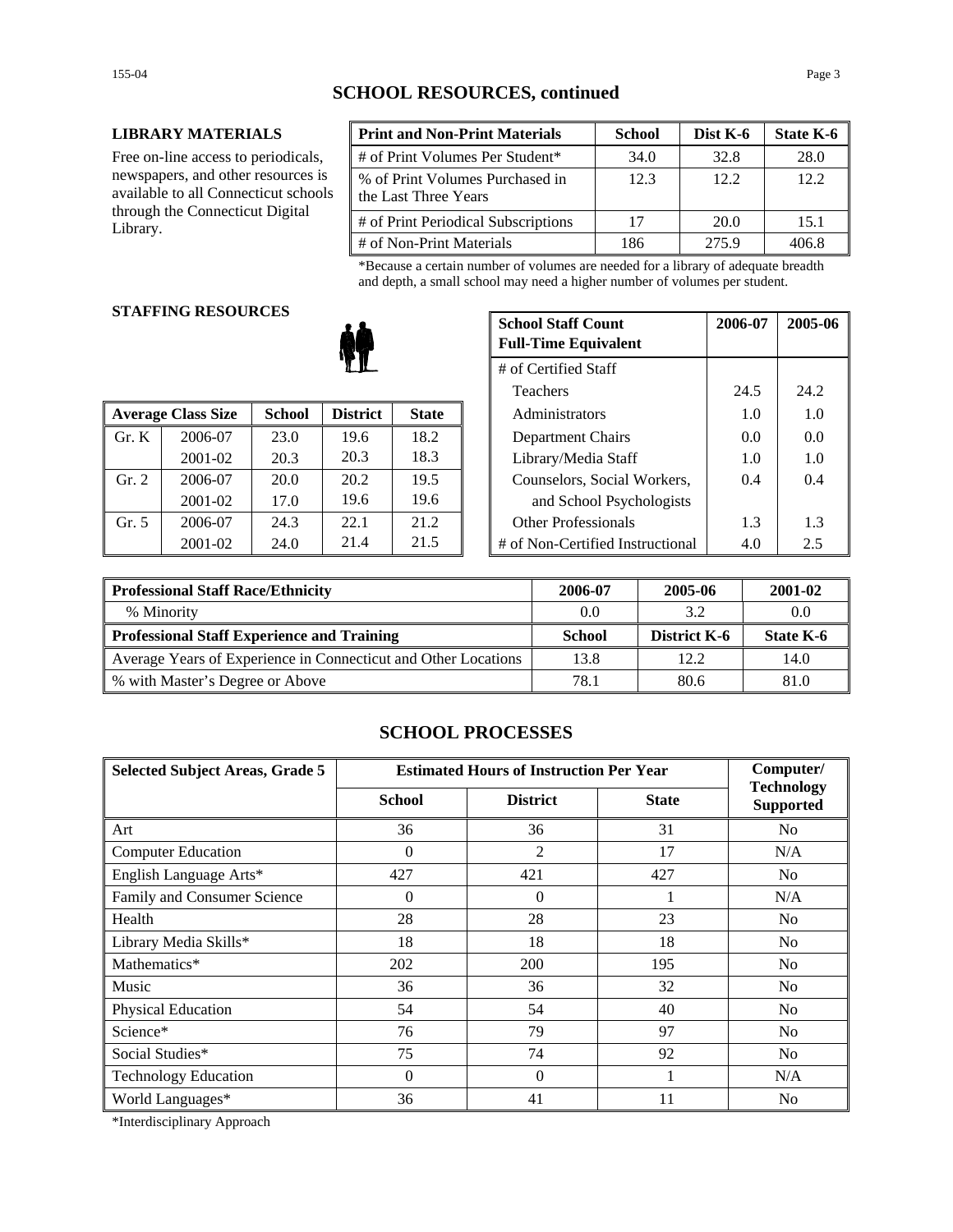| TA W |
|------|
|------|

## **SCHOOL PROCESSES, continued**

| <b>Types of Remedial Instructional Services</b><br><b>Provided to Students Lacking Basic Skills</b> | Available in<br><b>Mathematics</b> | Available in<br><b>Language Arts</b> |
|-----------------------------------------------------------------------------------------------------|------------------------------------|--------------------------------------|
| <b>Pull-Out Instruction</b>                                                                         | N <sub>0</sub>                     | Yes                                  |
| In-Class Tutorial                                                                                   | N <sub>0</sub>                     | No                                   |
| After School Program                                                                                | No                                 | No                                   |
| Summer School (2006)                                                                                | N <sub>0</sub>                     | No                                   |
| <b>Other</b>                                                                                        | No                                 | N <sub>0</sub>                       |

**World Language** Formal instruction (at least 1 hour per week) in a world language starts in grade 3 in this school. In Connecticut, 13.3% of K-6 schools have started world language instruction at this grade or earlier.

| <b>Student and Teacher Statistics</b>                                                    | School | District K-6 | State K-6 |
|------------------------------------------------------------------------------------------|--------|--------------|-----------|
| % of Students Retained in Grade after 2005-06 School Year                                | 0.3    | 0.2          |           |
| Teacher Attendance, 2005-06: Average # of Days Absent Due<br>to Illness or Personal Time | 3.1    | 6.4          |           |
| % Certified Staff Assigned to Same School the Previous Year                              | 90.6   | 80.5         | 83.3      |

#### **HOME AND SCHOOL COMMUNICATION AND SUPPORT**

The following narrative was submitted by this school.

The home/school connection is a signature piece of Bugbee School. Parents actively participate in the education of their children in a wide variety of ways and teachers maximize parents willingness to help. One of the primary ways we build this bond is to communicate through a school newsletter that is published by the school bi-weekly throughout the school year. The primary purpose of this publication is to keep parents abreast of school happenings and to provide them with ideas and strategies to use at home, e.g., how to read to your child. Articles from the school administrator, staff members and the Parent Teacher Organization fill its pages. Teachers also create their own classroom newsletters that provide parents with more detailed information about the curriculum being taught and ways parents can support their students in the learning process. Parent conferences, e-mail, phone calls and notes all assist the school in this valuable union of students, parents and teacher.

Over 150 parent volunteers provide direct assistance to the school. Many support students in the Media Center as they select books, conduct their research and use our latest technology and research methodology. In the classrooms, they assist teachers with special academic celebrations such as Africa Day and Eric Carle Day, work with small groups of children as they practice skills taught by the teacher, review work already completed and act as Room Parents. These and a multitude of other tasks provide the school with valuable and needed support.

Bugbee's Parent Teacher Organization (PTO) is an active, committed and dynamic group of individuals. They work in tandem with our school mission and goals and focus on bringing the entire school community together in order to enhance the learning experiences for all of the children. This year they provided the resources necessary to add to the school's technology, brought educational programs to the school that aligned with the curriculum and a provided a plethora of other programs and activities.

A program entitled Discipline with Love and Logic was offered to our entire school community this year. All teachers were trained through our staff development program and use the strategies on a regular basis in the classroom. The same training was offered to students' parents and guardians and forty participated in seven evening training sessions. The school administrator/teacher team conducted the training and provided the link between home and school implementation of the program. Thus, a singular purpose and common language have unified our efforts.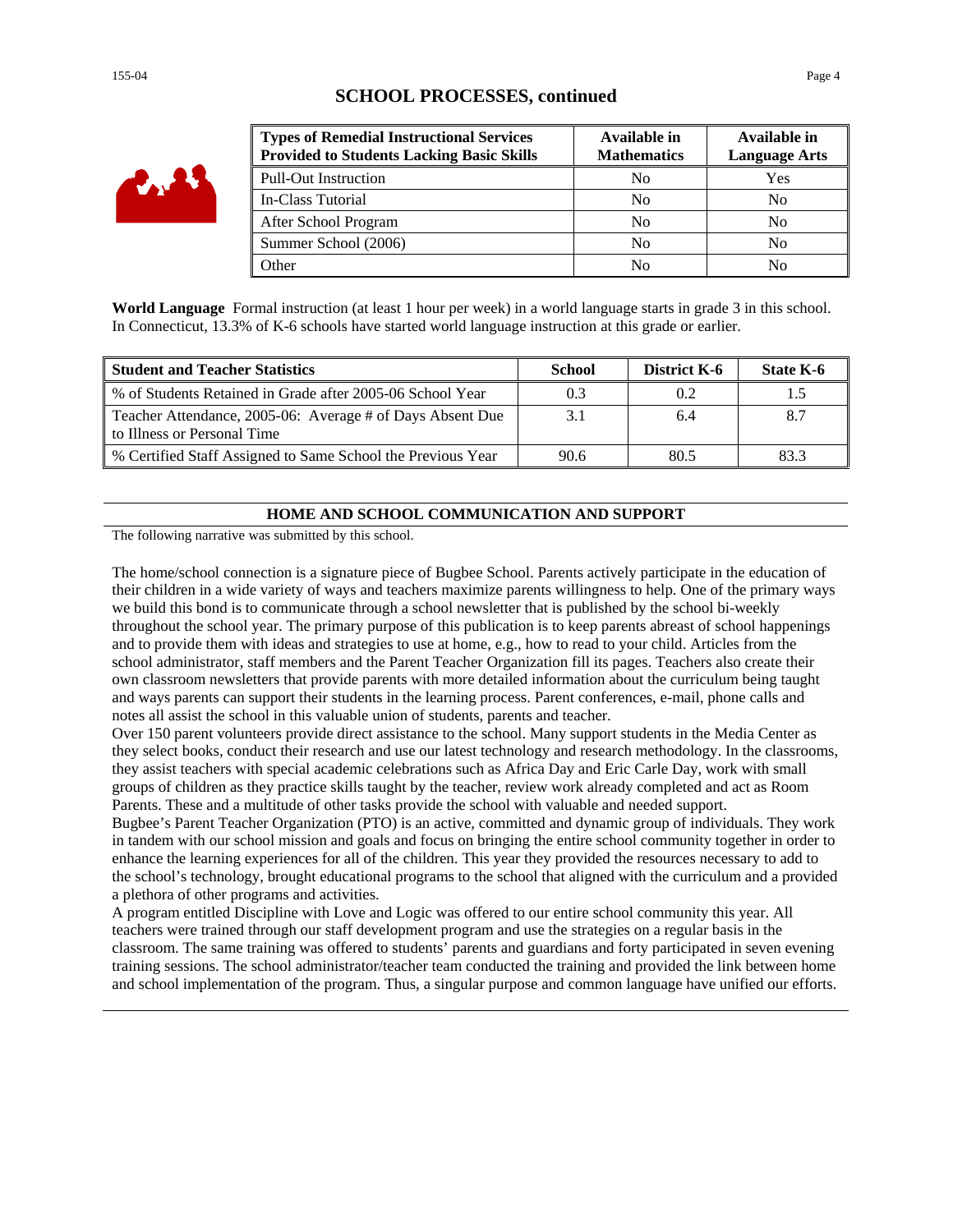## **STUDENT PERFORMANCE**

**Connecticut Mastery Test, Fourth Generation, % Meeting State Goal.** The Goal level is more demanding than the Proficient level, but not as high as the Advanced level, reported in the No Child Left Behind Report Cards.

|         | <b>Grade and CMT Subject</b> | <b>School</b> | <b>District</b> | <b>State</b> |          | <b>Of All Schools in State</b> |
|---------|------------------------------|---------------|-----------------|--------------|----------|--------------------------------|
| Area    |                              |               |                 |              | Lowest % | Highest %                      |
| Grade 3 | Reading                      | 76.1          | 67.5            | 52.3         | 1.6      | 92.6                           |
|         | Writing                      | 69.6          | 72.6            | 60.8         | 0.0      | 93.9                           |
|         | <b>Mathematics</b>           | 82.6          | 71.5            | 59.4         | 0.0      | 96.0                           |
| Grade 4 | Reading                      | 85.5          | 65.9            | 57.0         | 0.0      | 95.2                           |
|         | Writing                      | 87.1          | 76.9            | 65.1         | 0.0      | 96.8                           |
|         | <b>Mathematics</b>           | 88.7          | 73.1            | 62.3         | 0.0      | 100.0                          |
| Grade 5 | Reading                      | 90.1          | 75.9            | 61.4         | 2.6      | 98.7                           |
|         | Writing                      | 87.3          | 77.8            | 64.6         | 2.3      | 98.5                           |
|         | <b>Mathematics</b>           | 95.8          | 78.8            | 66.0         | 4.5      | 95.8                           |
| Grade 6 | Reading                      | N/A           | N/A             | N/A          | N/A      | N/A                            |
|         | Writing                      | N/A           | N/A             | N/A          | N/A      | N/A                            |
|         | <b>Mathematics</b>           | N/A           | N/A             | N/A          | N/A      | N/A                            |



These results reflect the performance of students with scoreable tests who were enrolled in the district at the time of testing, regardless of the length of time they were enrolled in the district. Results for fewer than 20 students are not presented.

For more detailed CMT results, go to **www.ctreports**.

To see the NCLB Report Card for this school, go to **[www.sde.ct.gov](http://www.sde.ct.gov/)** and click on "No Child Left Behind."

| <b>Student Attendance</b>            | School | <b>District</b><br>K-6 | <b>State K-6</b> |  |
|--------------------------------------|--------|------------------------|------------------|--|
| 2006<br>$%$ on $\sqrt{ }$<br>October | 96.1   | 07<br>۰.,              | 96.3             |  |

| <b>Physical Fitness</b> | School | <b>District</b> | <b>State</b> |             | <b>Of All Schools in State</b> |
|-------------------------|--------|-----------------|--------------|-------------|--------------------------------|
| % Passing All 4 Tests   |        |                 |              | Lowest $\%$ | Highest $\%$                   |
| Grade 4                 | 59.0   | 40.0            | 33.5         | 0.0         | 86.6                           |
| Grade 6                 | N/A    | N/A             | N/A          | 0.0         | 93.8                           |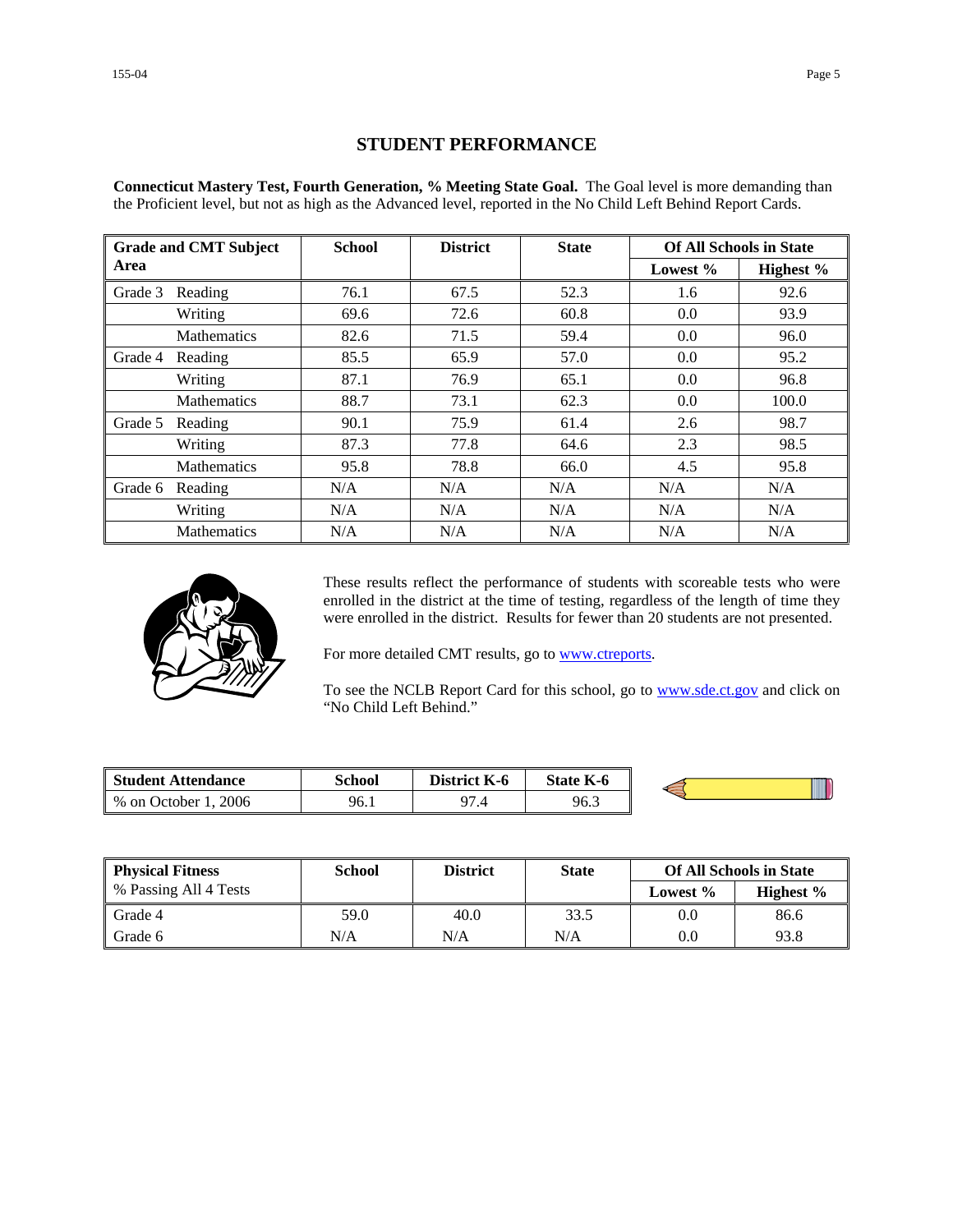The following narrative was submitted by this school.

In the fall of the 2006-2007 school year, twenty-four teachers and parents participated in a School Improvement Planning Session. The group represented teachers from all grade levels and special areas. Parent representatives reflected the school's demographics and school population. As a result of their work, a new school mission was created and goals and objectives established. This information was shared with and approved by the entire school community.

Voluntary action teams of additional teachers and parents from our community were then created. These groups included the Academic Action Team, Schoolwide Enrichment Team, Technology Task Force and a Positive Learning Community Committee. Building upon successful programs and practices, each group began by analyzing the background and needs of their respective areas and, ultimately, developing a plan of action and a yearlong timeline.

These plans also included individuals who would be responsible for each action step. For the remainder of the year, the teams were most productive and contributed to the school in a wide variety of ways. A sampling of the results of their efforts included: the development of detailed differentiated curriculum/pacing maps, SmartBoards at each grade level, an extensive review of the most current programs related to character development and education and morning welcoming programs by and for students.

Addressing the academic and social/emotional needs of all of the children in the school is also a primary focus. Classroom, special education and special area teachers collaborate on a regular basis throughout the school year in order to design lessons and discuss strategies that address specific objectives in all curricular areas. This differentiation of instruction is implemented across all grade levels and classrooms in order to maximize learning for every child. Schoolwide programs, such as Responsive Classroom and Love and Logic, focus on the social development of the students. Special programs are also designed to meet specific student needs. For example, a small group of children met with the school psychologist for several weeks to discuss appropriate ways to interact with their peers. Thus, the focus of our efforts is educating the whole child through the involvement of the whole community.

#### **SUPPLEMENTAL SCHOOL INFORMATION**

The space below was optionally used by this school to describe aspects of the school not presented elsewhere in the profile.

Bugbee is a high performing school with 86% of its students at the goal or advanced level as measured by the Connecticut Mastery Test. This success can be attributed in part to the newly implemented programs, to improved instructional practices and to student assessment. Reader's and Writer's Workshops provide the framework for instruction in language arts and in mathematics the focus is on the understanding of concepts, metacognition and problem solving. A focus on curriculum differentiation has led to the development of detailed monthly differentiated instructional/materials planners that include the skills and strategies that will be taught and the materials to use when working with the whole class, small flexible groups and individual students. These teacher-developed curriculum maps also provide a pacing component that allows teachers to progress at a rate that is commensurate with students' needs.

Schoolwide enrichment teaching and learning is a primary goal of the school. Our rigorous academic program is skillfully combined with enrichment experiences that are woven into the fabric of the school and add exciting dimensions to all units of study and also extend beyond the confines of the curriculum and the school day. Children are provided with authentic learning experiences when experts share their knowledge and expertise in areas students are studying. The development of students' creative and critical thinking and problem-solving skills is a constant. Working together in collegial groups with a common purpose as well as the development of independent, selfdirected learning are also encompassed in this focus on enrichment. Technology plays a significant role in the attainment of all of our goals. Both teachers and students receive training in the latest programs and practices related to technology and effectively integrate them in their curriculum and instruction. SmartBoards are now permanently mounted at every grade level and a laptop mobile computer lab now brings all of the advantages of technology to every classroom in the school.

To view Strategic School Profiles on the internet, go to [www.sde.ct.gov](http://www.sde.ct.gov/) and click on Connecticut Education Data and Research. Additional education data are also available at this site. For the school/district website, see **www.whps.org/school/bugbee/index.htm**